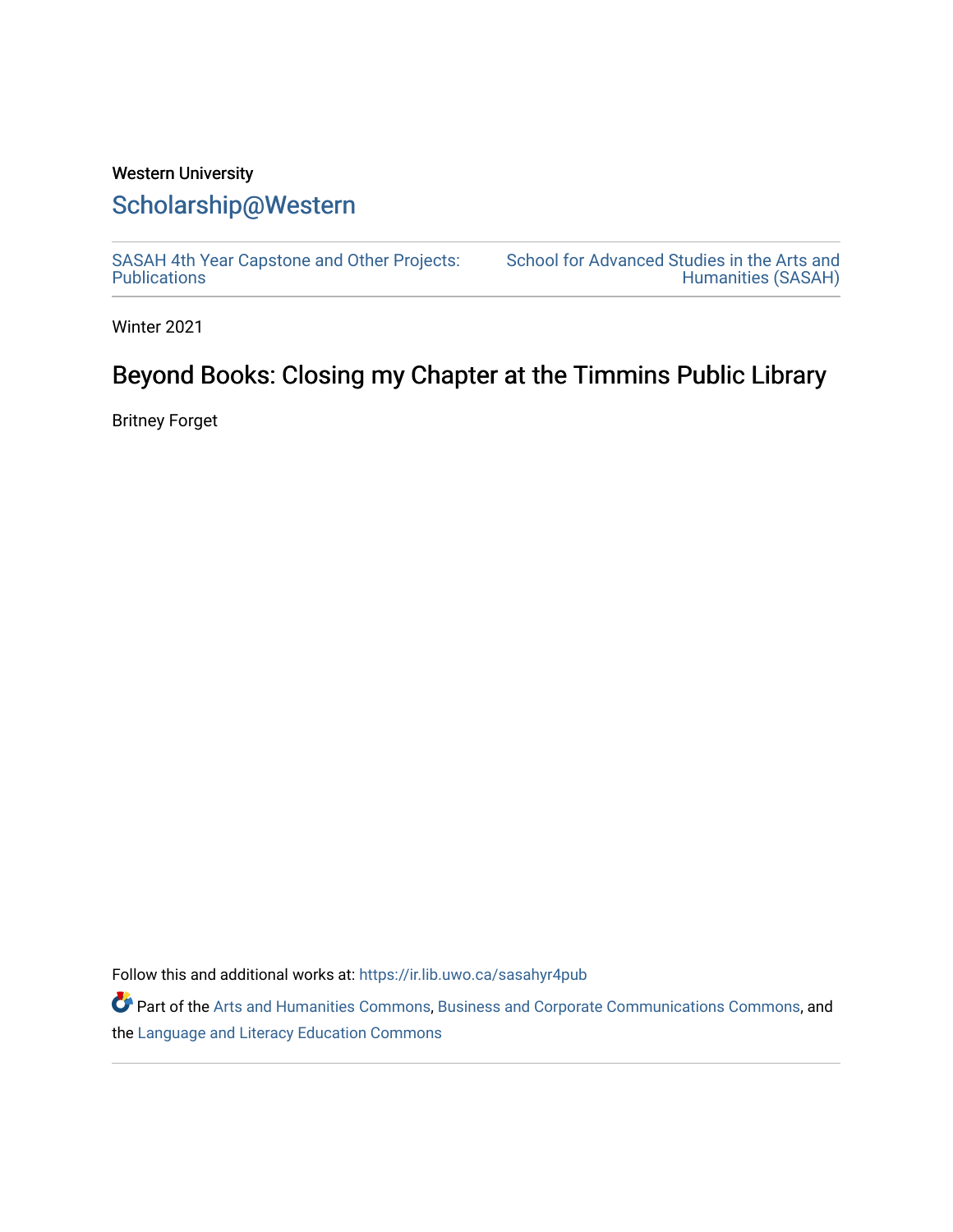Britney Forget

#### ARTHUM 4494W

#### Dr. Bruce

### 31 March 2021

### Beyond Books: Closing my Chapter at the Timmins Public Library



When I first applied to work at the Timmins Public Library three years ago, I envisioned a relaxed summer surrounded by books. I had been a casual visitor to the library for many years, going to story times as a kid and, more recently, picking out summer reads. But over the last three summers, I realized that the library is so much more than that. In addition to novels, the library provides computer and internet access, information about community resources, materials about mental health and addiction, an air-conditioned space, friendly social interactions, and other vital resources. As a staff member, I regularly assisted people who had recently immigrated, been released from prison, or were homeless. While I encountered things in the library that I never anticipated—like used needles and violence between patrons—I realized that the challenges faced were also opportunities to make a difference and to develop skills for managing sensitive situations. It was not always a peaceful summer job. But I got the opportunity to do meaningful work in the community, a push to develop as a professional and a person, and a greater appreciation for the vital role of libraries in their communities.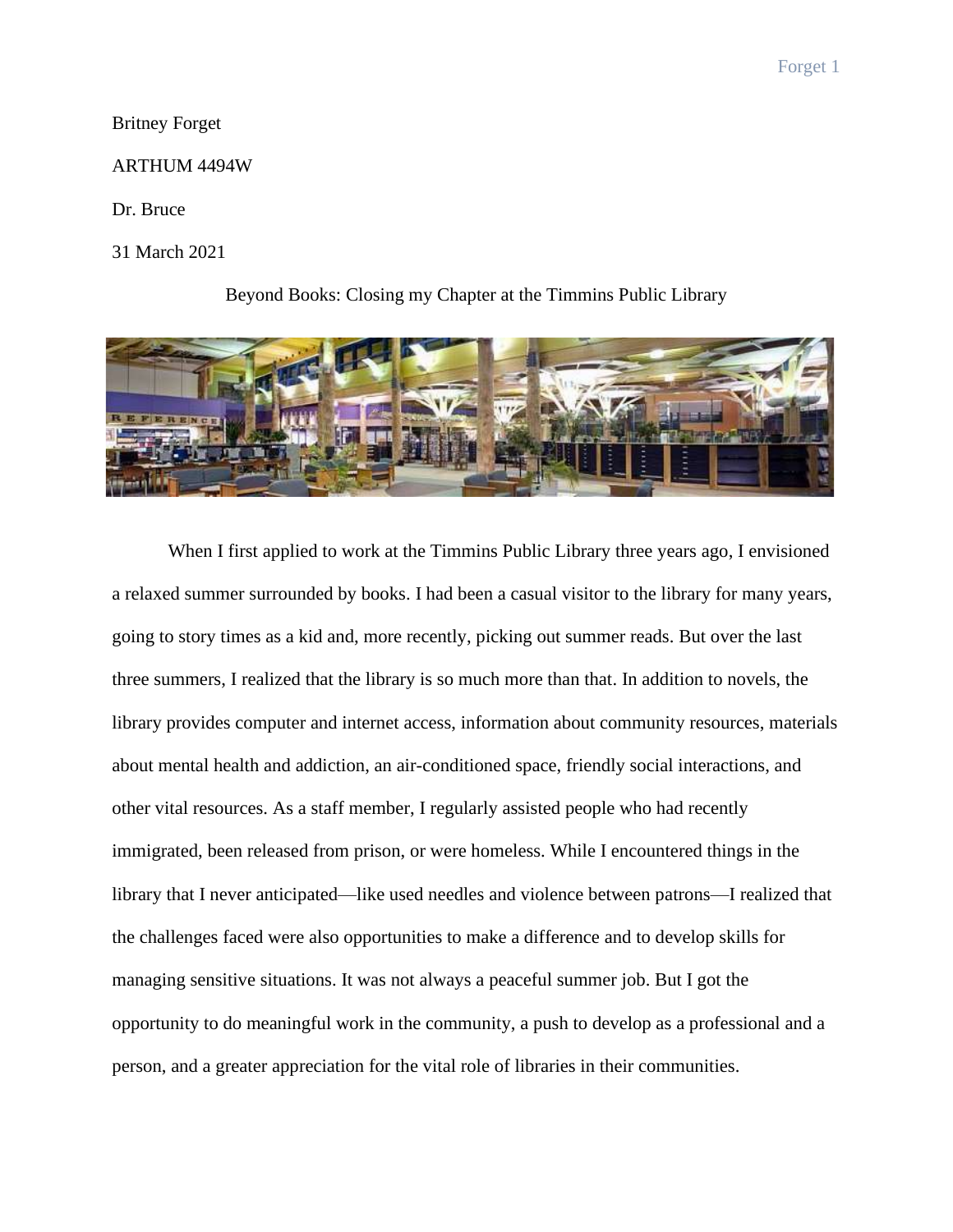My SASAH internship took place over the past summer—the summer of 2020—in the midst of the COVID pandemic. The library underwent unprecedented changes that summer: it was closed to the public, which forced us to limit our regular services and challenged us to provide vital resources to the community in new ways. So, though I had spent two previous summers at the library, this one was undoubtedly going to present new learning opportunities. Specifically, I hoped that by working collaboratively with a dynamic team to provide resources in innovative ways and to maintain communications and connection with the public, I would further the development of the communication, team-work, problem-solving, and timemanagement skills that I had been gaining throughout my education in SASAH. I also wanted to become more engaged in the community and to learn how to keep building community connections in challenging times. I hoped that by making this a SASAH internship, I would have the tools to reflect more deeply on the skills that I was developing and the kind of meaningful work that I was doing at the library.

As I rejoined the library last summer, my co-workers were also just returning to on-site work after several weeks working from home. The working environment was different than previous summers as staff were anxious and it felt for all of us like starting a new job. We were now offering curbside pick-up for the first time after several weeks of closure. Correspondingly, my primary duties were a little different. I was assisting patrons mainly over the phone to answer questions about library and city services, walk them through how to use our online resources, and take curbside pick-up requests. I would also retrieve requested materials for patrons, schedule pick-up times, and make curbside deliveries. I quarantined returned items and, later, reshelved them. There was definitely an adjustment period for me as well as the other staff as we were all learning new procedures and making some mistakes. From mix-ups with curbside orders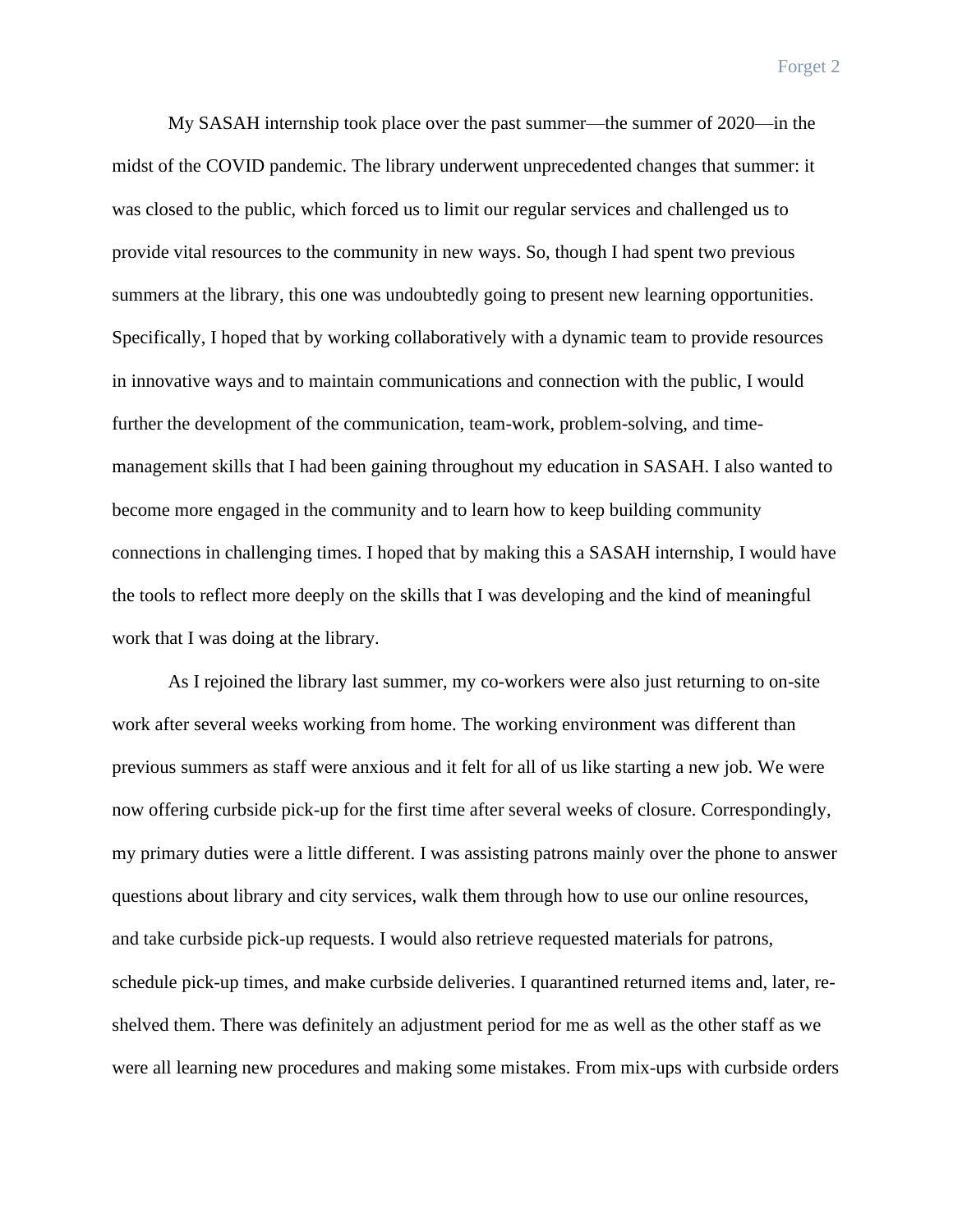to materials that were not properly checked-out, each of us had difficulties as we adjusted to the system. I had to adapt quickly but also be patient with myself. Library staff helped each other and refrained from passing blame when an error occurred. The importance of good chemistry and support between staff became evident as we had to work together to determine appropriate actions in unprecedented circumstances. I focused on keeping a calm, optimistic demeanor to contribute to a positive environment that made teamwork easy as we learned and improved together. We ultimately got great feedback on our services this summer, highlighting the success of our collaborative team.

The library team is tight-knit and mutually supportive. My internship supervisor was Erin, the Assistant Library Director. I was in close contact with Erin as she would support me through any issues I faced, assign me projects, and provide me with feedback on my work. I also had check-ins with the CEO Carole-Ann. But throughout the day, I was mostly in contact with my co-workers, including library clerks, reference staff, and the Children's Program directors. There are also many roles at the library that I did not realize existed before working there. Behind the front-desk workers, there are people cataloguing new books, maintaining our website, and organizing the inter-library loan of materials. Evidently, there are far more work opportunities and skillsets at the library than most people perceive. While there are usually also four summer students, I was the only one this summer, so I was integrated into the rest of the staff more than ever and also took on more responsibility. The library has an all-female staff, including its leadership team, which is inspiring to see. The staff work closely together, and my positive relationships with co-workers were a large part of what made the library such an enjoyable place to work.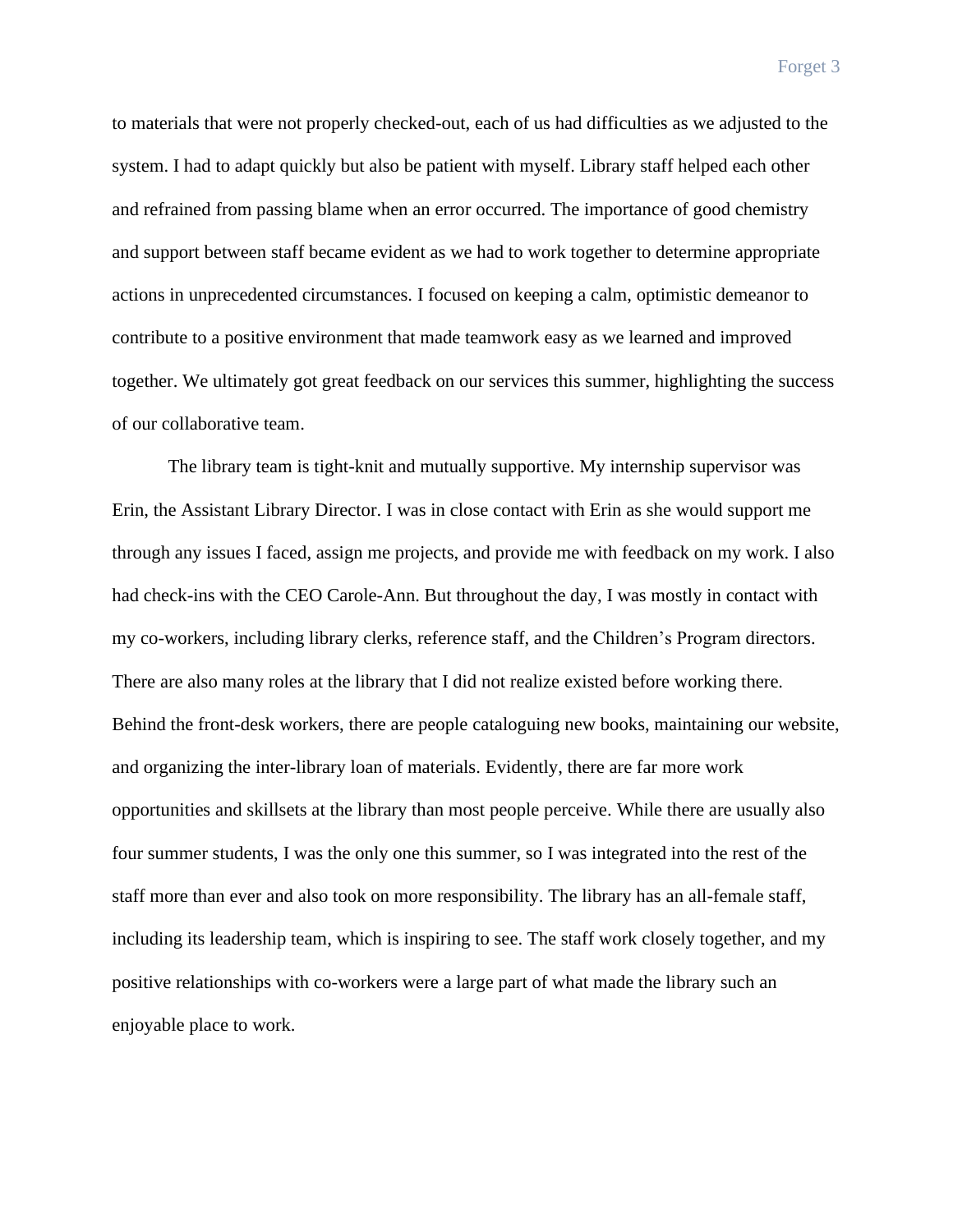Through my work last summer, I was also, of course, in contact with patrons. Our communication with patrons was essential as we relied on phone calls to connect them to appropriate resources. Since our online resources were in much greater demand, I often walked people through how to use our website over the phone. This was challenging especially when providing instructions in my second language, French, which was common since Timmins has a large francophone population. Though I attended French-immersion schools growing up, my language skills become rusty throughout the year as I am rarely called on to speak or write in French. There is always a notable improvement in my French throughout the summer as I am forced to practice a lot. Another communication challenge came when dealing with patrons expressing frustration over the reduction of services due to the pandemic. While I began my internship with strong communication skills from my SASAH education, I built on my skills through customer-service training courses which taught me how to address difficult behaviours. I implemented strategies from the training, such as modeling positive body language and explaining the reasons for our rules, to deescalate conflicts with aggravated patrons. I also learned to ask open-ended questions to go above and beyond patrons' requests by determining their broader goals. Acquiring these skills improved my interpersonal interactions and customer service.

Strong interpersonal skills are especially important when assisting more vulnerable populations at the library. This summer, I witnessed the social effects of the COVID crisis as I saw an increase in drug paraphernalia and people drinking on the library property. Whenever possible, our CEO Carole-Ann addressed such problematic behaviours. She models an inspiring ability to deescalate these situations with cordiality and compassion by speaking in a respectful tone to the patrons. While it would be much easier to call the police for every infraction, her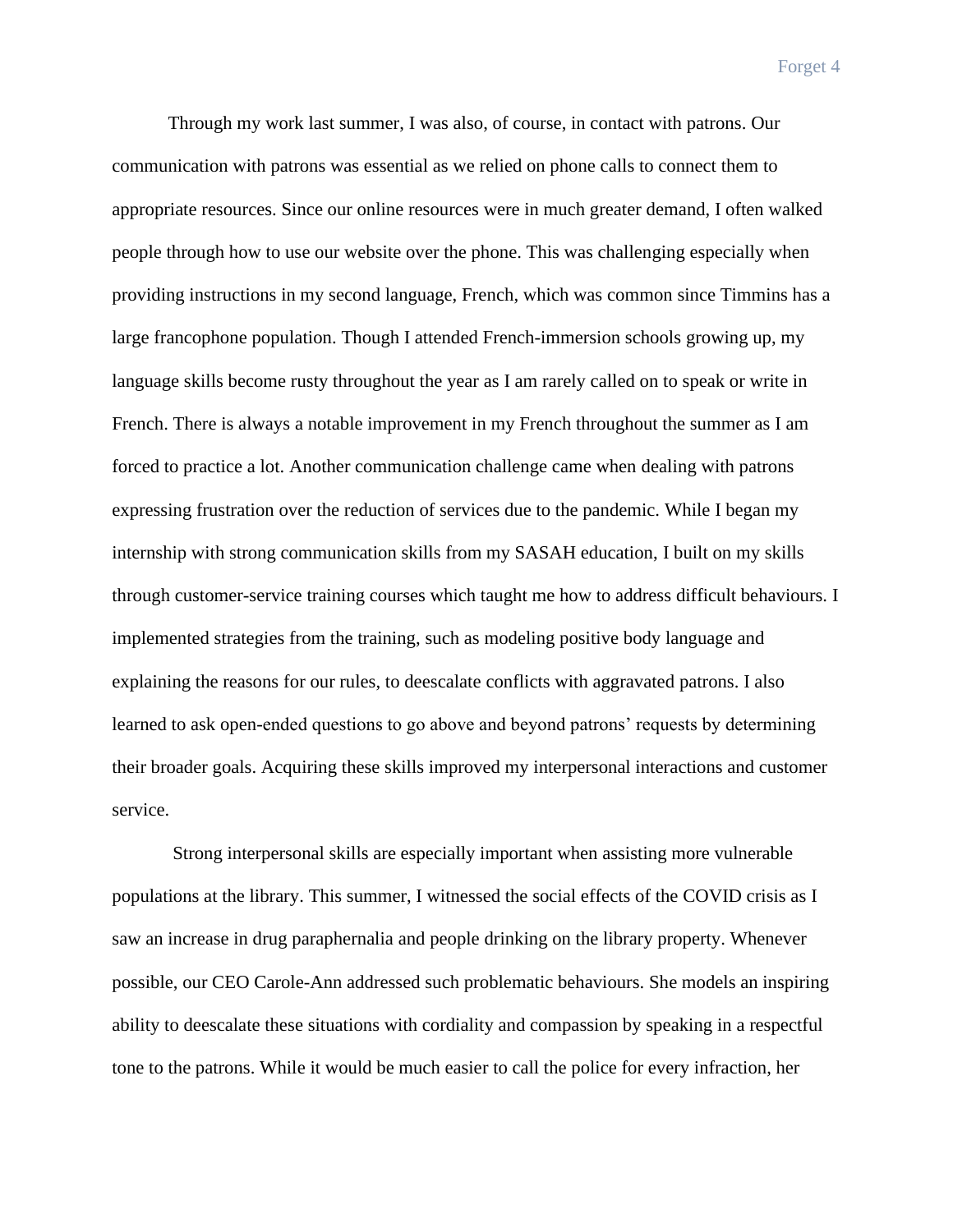approach is more empathetic, keeps the situation from escalating, and establishes the library as a welcoming place for people who may be in need of resources. Likewise, the library has long been a safe space for locals experiencing homelessness, and we strive to provide positive interactions and communicate important resources. One of the hardest parts of the library closing was the displacement of homeless individuals at a time when they were particularly afflicted by the pandemic and in need of resources, safe spaces, and social interaction. Nevertheless, myself and other library staff continued to connect and check-in with many of our regulars who frequently sat around the perimeter of the library building. On one occasion, Carole-Ann was even able to direct a patron to a hot meal nearby upon his request, prompting us to update our list of local soup kitchens and post them around the building. By taking extra steps, such as speaking with patrons outside to alleviate potential isolation and sharing information in new ways, we worked to continue serving community members experiencing homelessness.

To further develop my ability to positively interact with homeless individuals, I had the privilege of completing several hours of Ryan Dowd's training on serving patrons experiencing homelessness. In his course, Dowd outlines the important role of libraries as resources for homeless individuals given that libraries are one of the only places where there are no rules against loitering. He also prescribes methods of managing potentially challenging behaviours. Dowd promotes empathy by explaining the roots of certain behaviours in some patrons experiencing homelessness and recommends specific actions, such as exchanging names and ensuring a fair enforcement of rules, that can improve interactions and avoid potential conflicts. Dowd's training, the positive example of our CEO's initiative, and my own experiences at the library have given me important tools to foster healthy interactions with people experiencing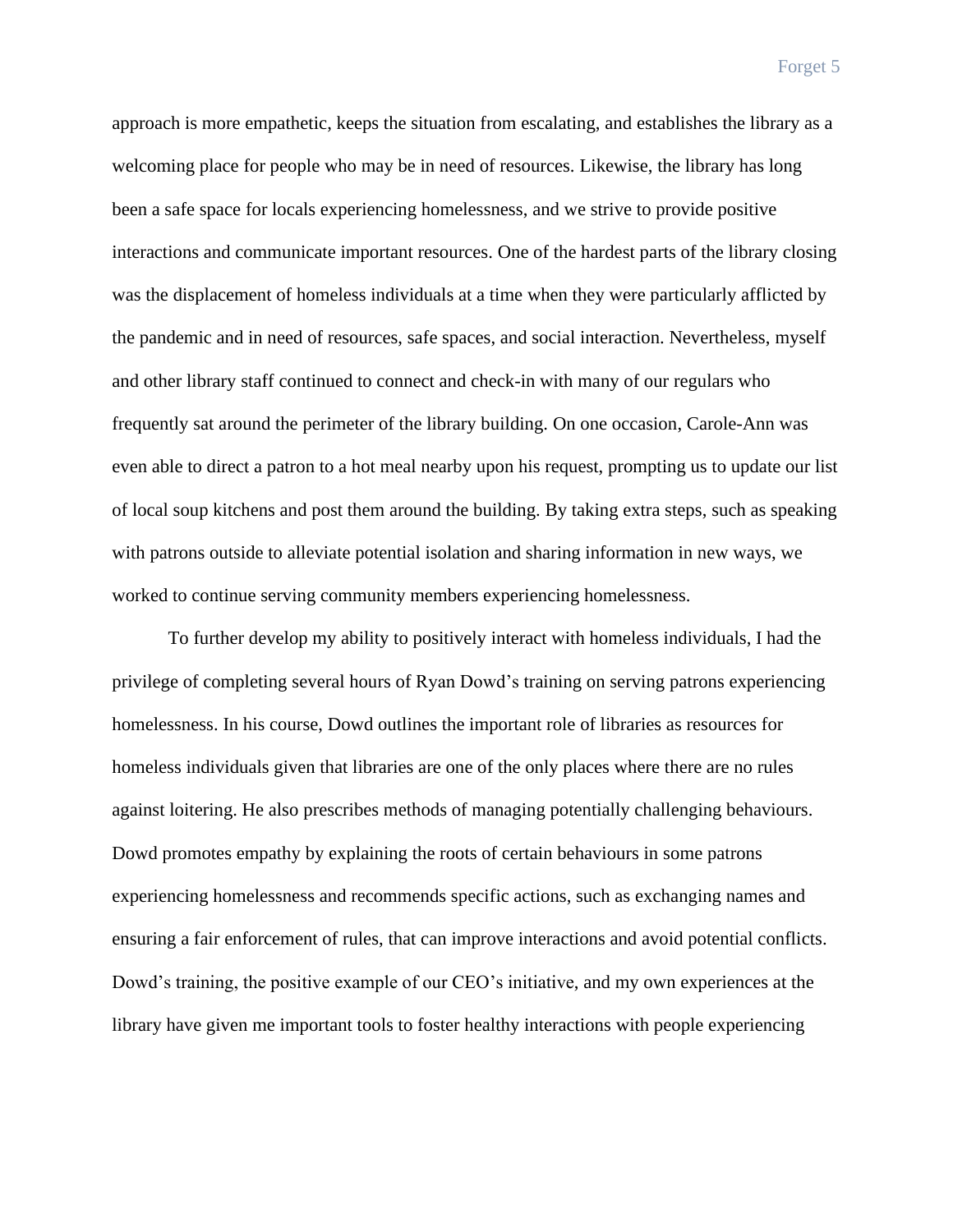homelessness. I hope to use these skills to continue the important work of helping vulnerable people in my communities.

In addition to fulfilling my regular duties at the library, I completed several independent projects to adapt our services to meet patron needs in the pandemic. For instance, I relabeled our large DVD and audio-book collections to indicate that they can now be returned in our drop-box. This allowed for contact-free returns, which were not accepted before the pandemic. I also updated the library's Safety Data Sheets to ensure that we had safety information for all of our new cleaning products. Since it was my third summer at the library, I was also assigned more substantial responsibilities and projects, such as creating social-media content. We had noticed that our juvenile books were not circulating as much since families rely on library visits to view and select books. Assigned to promote our juvenile collection, I created five iMovie videos highlighting a diverse selection of our new children's books for each age group. My posts resulted in a noticeable increase in check-outs of these materials. I was also assigned to promote the children's reading club, which was seeing a decline in participation this summer, by making a video announcing our two children's kayaks as the prizes for this year's club. This was an exciting chance to utilize my creativity since I was given complete liberty to make the video. With the help of a co-worker, I shot a stop-motion video of stuffed animals "paddling" the kayaks through the library. I scripted and recorded voiceovers in English and French, edited the videos together on iMovie, and wrote a Facebook post explicating our program. As I created a substantial amount of promotional content over the summer, I became a resource for co-workers seeking help to produce content on iMovie and established formats and branded intro slides that have been adopted to create a consistent brand across the library's videos.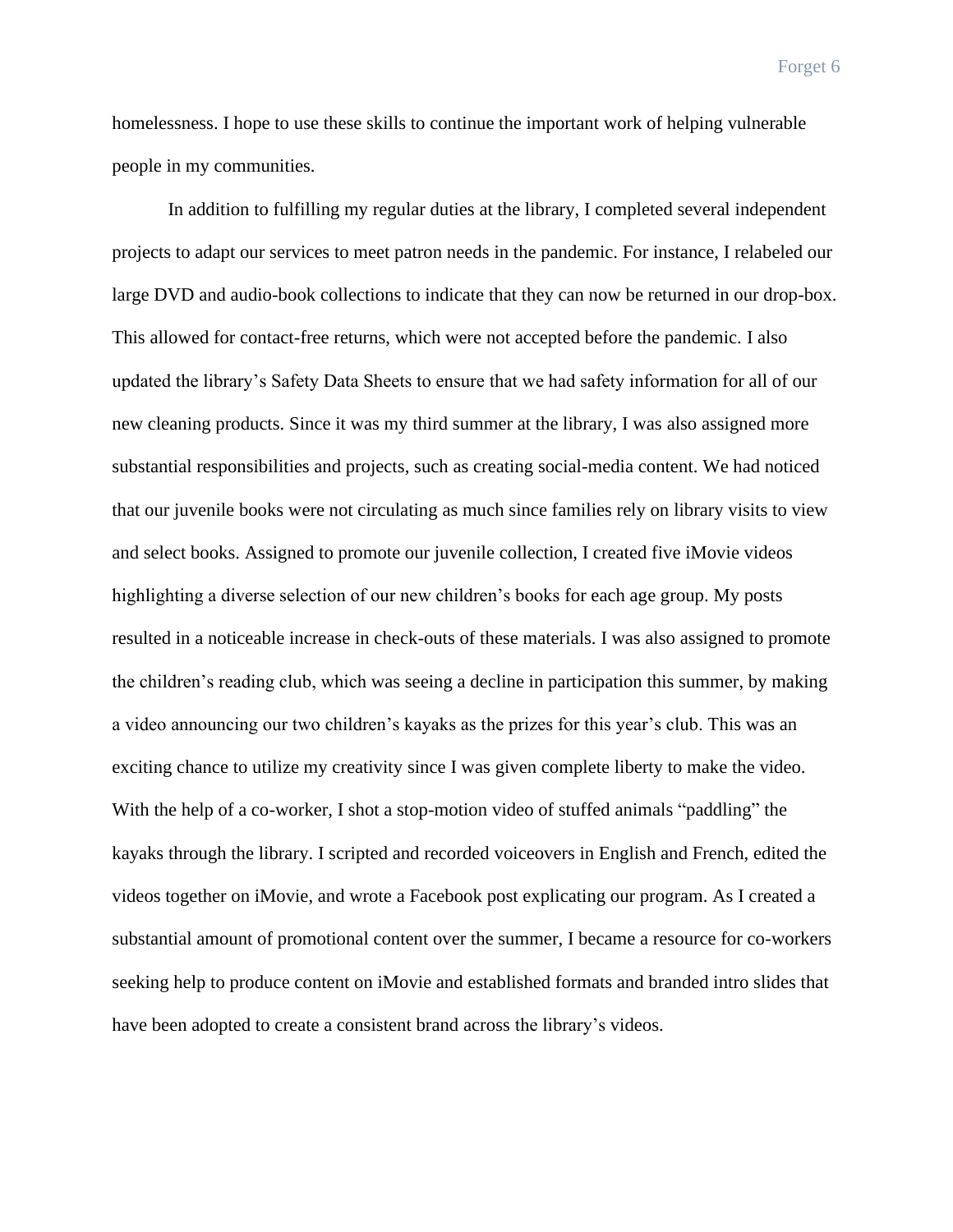My biggest task this summer was my leading role on our bilingual summer StoryWalks, a part of our summer reading club that expanded this year since it is outdoors and allows for social distancing. Because our patrons could not come in the library this summer, our StoryWalks were the perfect way to bring our programming to them and safely interact with the community. For these, we set up storyboards around popular paths around town so that people could read as they walked. There were a lot of steps to realizing this project, and I was given a lot of responsibility for it. First of all, I created a schedule for me and the two Children's Program Coordinators with deadlines for all the steps that each of us needed to complete. I managed our team by keeping track of our progress and making sure that everything was ready on time. Overseeing this small team of co-workers was the most challenging part of the project for me. I was anxious about monitoring the work of my more experienced co-workers. I had to overcome my reservations and learn to communicate graciously yet assertively to ensure that everyone was on track and on the same page. I have always struggled to command leading roles in groups, so this marked significant progress for me.

Aside from managing the big picture, I was responsible for many tasks, including creating promotional posters for the events. I designed bilingual promotional posters for the StoryWalk series and individual event posters for each walk which were shared on social media and through the Timmins press. I was happy with the end result as I created a consistent aesthetic with the posters, once again establishing a clear branding for the club. In addition, I managed to make a feedback survey on Google forms and used online resources to link it to a QR code for contactless access. I was proud of my ability to independently troubleshoot and adapt to the pandemic restrictions. I also completed the time-consuming task of creating the storyboards themselves by surgically tearing apart brand-new books and piecing them back together on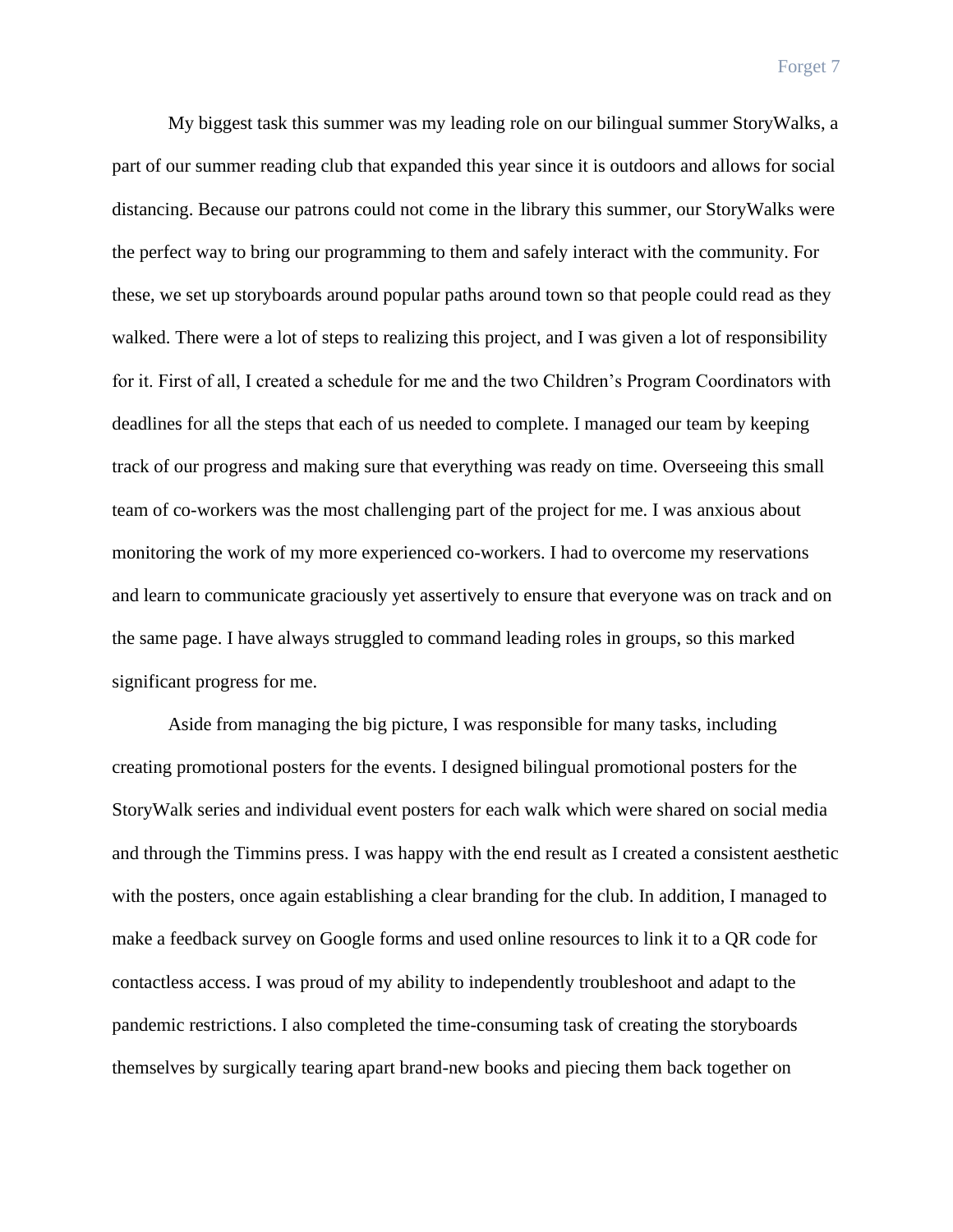boards. The responsibility and creative control that I was given over the StoryWalks this summer increased my confidence in my ability to shape and realize substantial events. It was encouraging to see my work in the community and to contribute towards the library's goals of child literacy and community engagement.



I got to see the StoryWalks through as I carried out the events with a co-worker. We set up booths at the beginning of the walks and placed the storyboards along walking paths. Throughout the events, we spoke to passersby and members of our summer reading club to encourage further participation and promote future events and curbside ordering. We engaged with over a hundred people at each of our StoryWalks and received overwhelmingly positive feedback about the event. The StoryWalk gave us the ability to connect more closely with many of our patrons than we had all summer. We also partnered with local businesses for two of our walks as they hosted our storyboards to promote their business in these difficult economic times. The StoryWalks were a focal point of our pandemic programming as they helped bridge the gap between the library and the community. They were an excellent example of innovation as an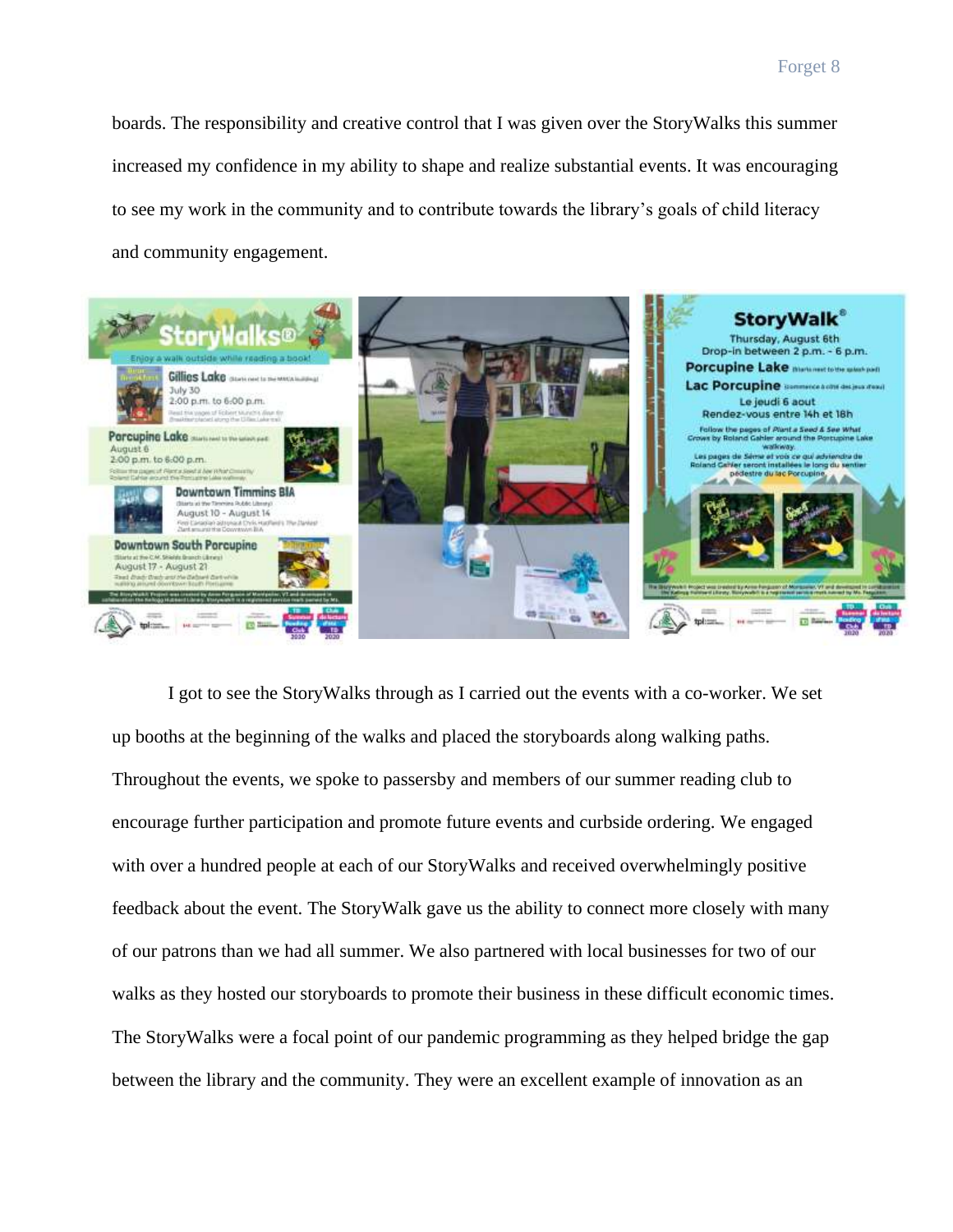ideal solution to the pandemic restrictions. It was also a great opportunity for me to engage with people in the community and have a positive impact.

The library ended up reopening for limited in-person services the week after I completed my internship. As we approached reopening, my co-workers were once again feeling highly anxious. I observed how they pulled together to support one another by voicing their feelings and practicing new procedures together. The management team had also been under tremendous pressure throughout the summer because they had to develop new procedures and make difficult decisions about the timeline of our re-opening. Nevertheless, they made efforts to reassure staff members and to thoroughly address their concerns and accept their input in the days leading up to re-opening. It was incredibly valuable for me to be part of an organization in the midst of multiple transitions. I have seen the value of developing a supportive team environment, of which the library staff is a great example, and of adopting unfamiliar and innovative roles to adapt to contemporary circumstances. SASAH is doing an excellent job of helping students to excel in these areas in order to thrive in an evolving work environment.

SASAH prepared me to excel at my various roles at the library as I felt confident in my ability to troubleshoot and independently tackle projects that I had never done before. In SASAH, I have dabbled in the digital humanities, crafted a gallery exhibit, and drafted court documents, among other things. These learning experiences have given me a robust range of tools to complete a variety of work as well as the confidence to take on new challenges and unfamiliar tasks. I love that I have the adaptability to creatively manage a dynamic workload and appreciate that I got to do such a variety of work at the library. My job had the same element of diversity that drew me to SASAH where I always get to tackle exciting projects and explore new topics. The internship reinforced that variety will be essential for any career I pursue in the future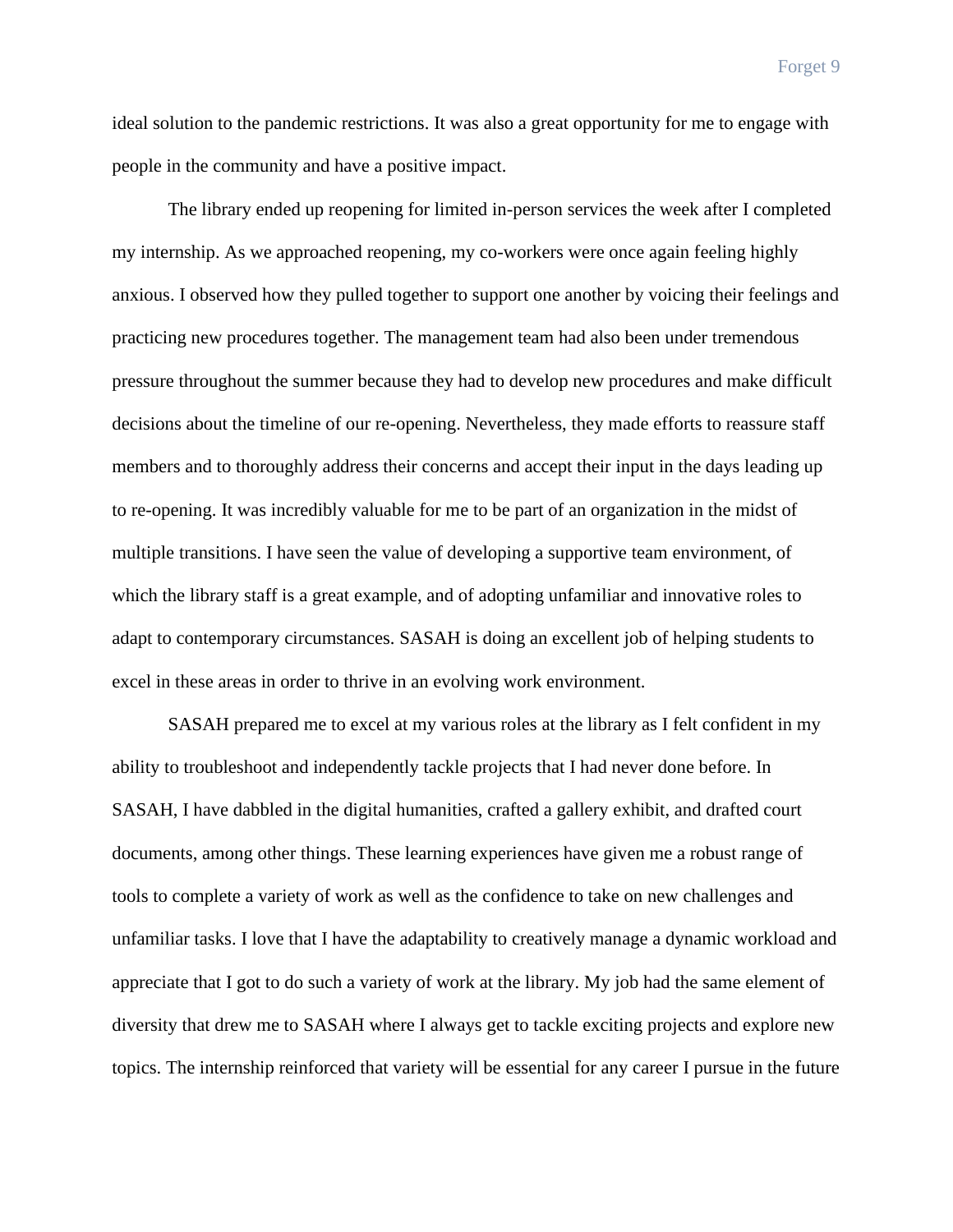since I enjoy challenging myself and using different skills throughout the day. This type of work requires effective time management and multi-tasking, skills I honed throughout the summer as I balanced meeting deadlines for projects with completing my regular duties at the front desk. I take pride in my ability to quietly complete my tasks without reminders or supervision and in my growing self-discipline and independent planning skills.

The opportunity to be part of a dynamic team overcoming drastic challenges also furthered the development of the problem-solving and team-work skills that I have been developing throughout my education in SASAH and advanced my professionalization. As I contributed to an innovative effort to adapt library services and help the library remain a powerful resource in the community, I experienced the trial and error that comes from facing such challenges. Problem-solving skills came from handling mistakes and issues that inevitably arose while adapting to our new duties. Through this process, I worked closely with the library team everyday as our duties are collaborative. My managing role in projects like the StoryWalks further pushed me to take the lead in group collaborations. Though I struggled at first, the ability to lead came from an increased confidence that I was a valuable member of the team and had the management skills to make sure we were all successful. After this project, I find myself more naturally assuming a leading role in group projects and settings. My experience at the library also furthered my professionalization more generally, giving me experience working within an organization and representing a brand in the public. This made me more confident in my ability to attain and fulfill professional roles in the future, even those that may at first appear intimidating or beyond my expertise.

It was likely my increased ease of communication, sparked by training sessions and my practical experiences, that was the most notable professional growth for me this summer. I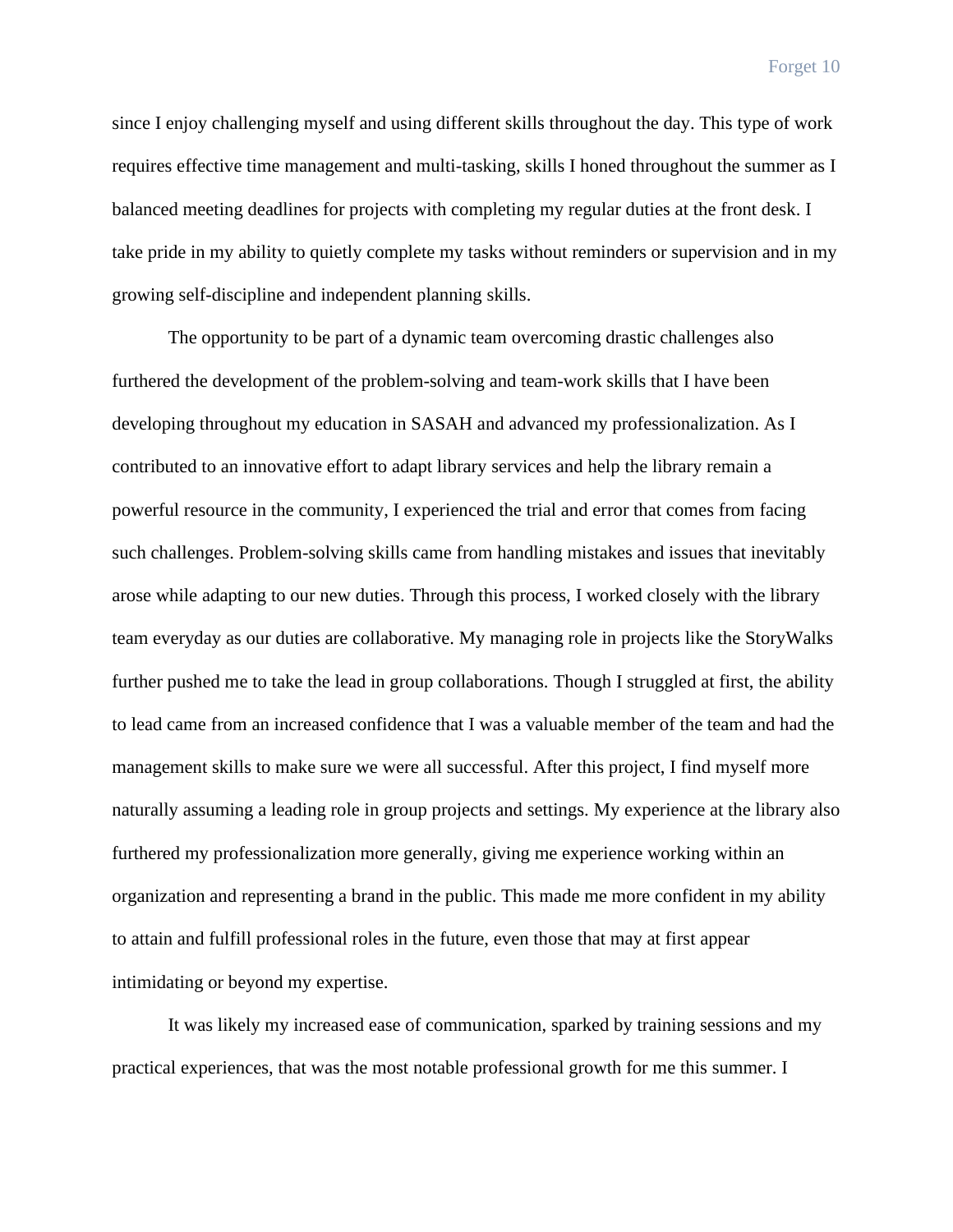developed interpersonal skills not only for working with a team of like-minded people but also for interacting with unpredictable and potentially difficult members of the public. I have always been much more confident in my written communication skills than my verbal or interpersonal skills. As an introvert, I was insecure about my ability to navigate challenging social interactions and saw this as an impediment to many professional opportunities. After the summer, I am feeling significantly more confident in my ability to communicate effectively under pressure. My realization of the positive impact that such interactions can have, by offering assistance and alliance to those in need, has motivated me to pursue future opportunities that require outreach or communication with the public. For example, I am confident that I can take on roles in journalism that require me to interview people or communications roles where I heavily interact with the public. My communications in French were particularly improved over the summer as I interacted with a largely bilingual community in Timmins. This has allowed me to maintain a working proficiency in French which is beneficial for attaining many jobs in Canada.

In addition to these "soft skills" that will help me face future challenges, I also gained a lot of marketable experience during my internship. I gained in-demand skills for social-media promotions as I designed and wrote a lot of promotional content for the library. And I also gained team-management and event-planning experience by leading a team in realizing the StoryWalks. These experiences can help me pursue related opportunities in the future. Overall, the internship was a fantastic complement to my education in SASAH. It gave me the opportunity to utilize and hone the skills I have developed over the past three years and to experience how this skillset empowers me to have a meaningful impact in my community.

My internship also gave me a better idea of the direction I wish to pursue going forward. While I remain fairly open in terms of my career direction, working at a library did reveal more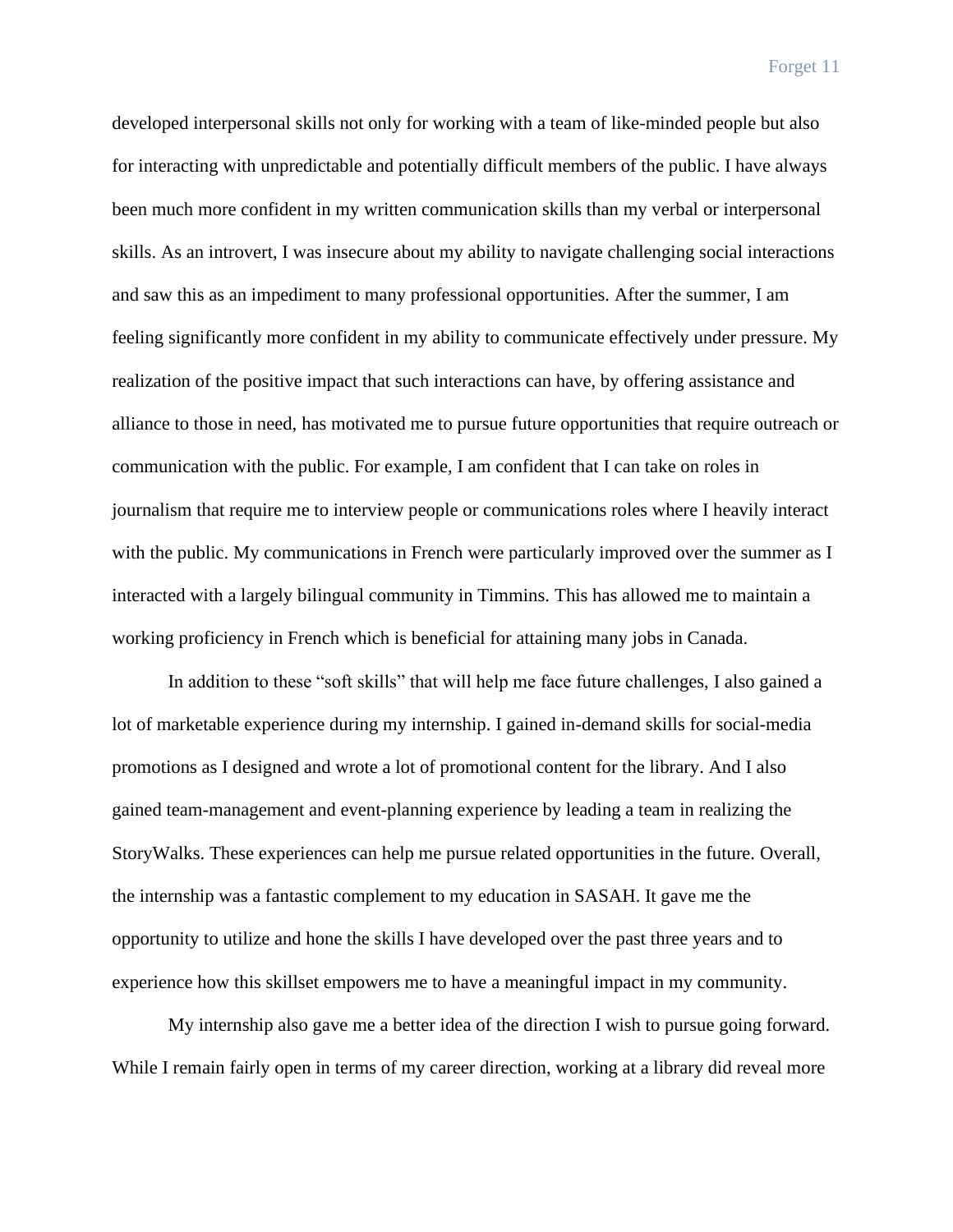information about my professional goals. For instance, though I typically envision myself as a more independent worker, I found myself enjoying being part of a team at the library. The relationships I developed with co-workers made work enjoyable, and my experience highlighted that a positive work environment can be tremendously important in terms of satisfaction and success in an organization. While I plan to pursue jobs involving writing, which can lead to a largely solitary career, after working at the library I know that it is ideal for me to be able to collaborate and interact with others in my work rather than being isolated in a cubicle. Moreover, the meaningful work that I undertook at the library affirmed my drive to pursue work that is impactful. Having a positive impact on others was a major driving force for me, and I am encouraged to know that I have the capacity to make a difference. I would love to work for an organization whose values align with my own, to write about causes important to me, or to otherwise work in a capacity that allows me to make a meaningful impact in the world. My experience at the library also revealed to me that there is a space and demand for writing in a variety of domains. I have always loved writing and wish to continue this practice in my career. I was surprised by how much I was able to use my writing skills to create social-media posts at the library. I also realized that I really enjoy the more artistic creativity that came from designing posters and producing videos. This broadened my perspective of suitable careers for myself, and in the future, I would love to pursue work that allows me to apply my writing skills and creativity in diverse ways.

Utilizing my time at the library as a SASAH internship allowed me to draw greater meaning from my work by reflecting on the substantial impact it had on my development and the community. Since I wrote frequent reflections on my work, I was constantly thinking critically about the skills I was gaining, and I now have a written record of my experiences. Writing a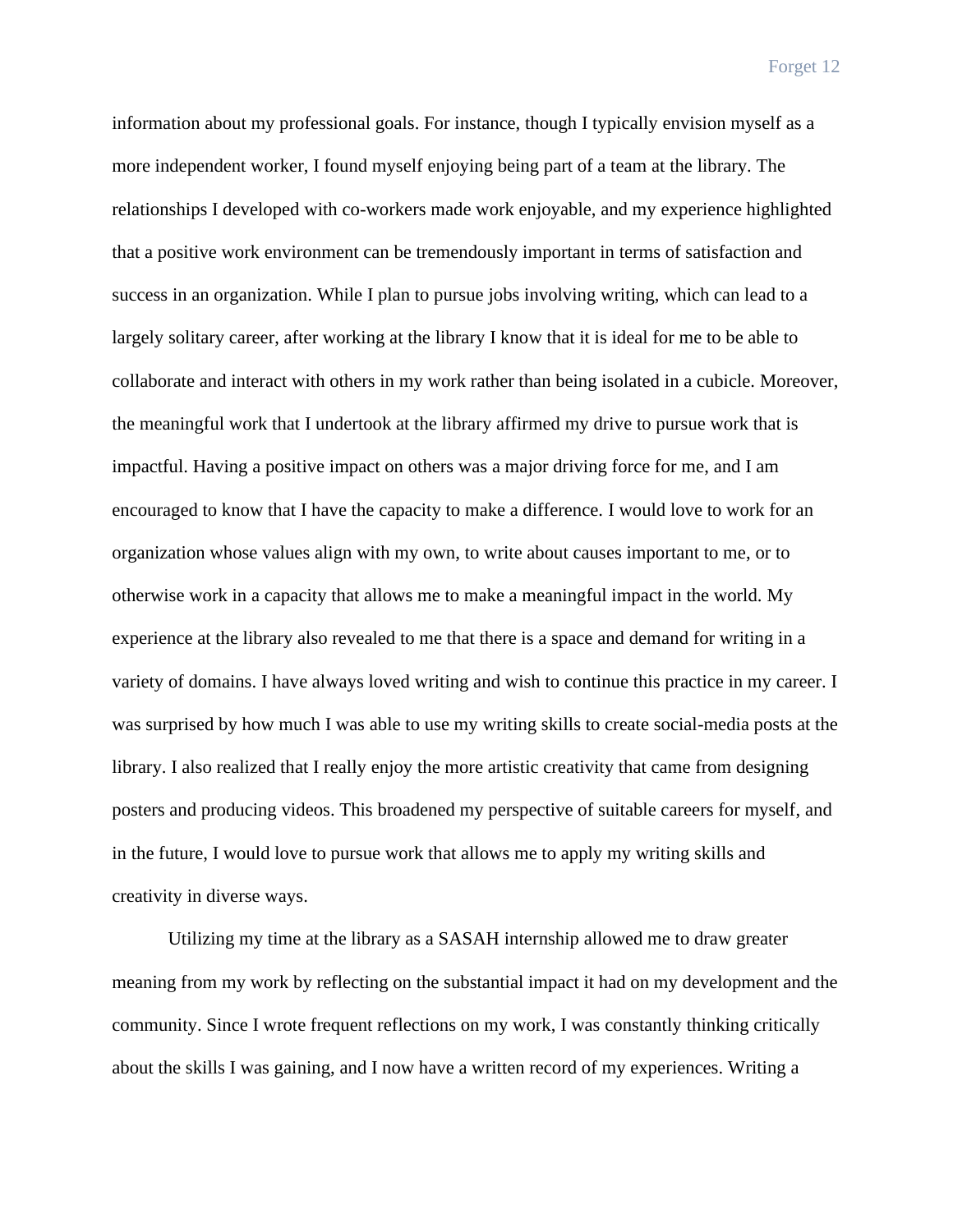summative report of my internship at the end of the summer was a great way to pull all of my experiences together and see the bigger picture. Subsequently, creating my internship presentation was helpful in reflecting on my skills and experiences as I was afforded a degree of hindsight. In order to prepare my presentation, I reviewed my summative report. While I wrote the report right at the tail end of my experiences, when it was fresh in my mind, I was now picking it up again after setting it aside for several months. While I had to refresh my mind about a lot of experiences, it was easier in many ways to see the bigger picture and have a more critical perspective on my experiences now that some time had passed. It was also a great time to be reflecting on my internship once again because I was beginning to apply for jobs and my experience at the library is one of the main features of my resume.

Creating my internship presentation was especially helpful as I had to very succinctly summarize the skills and value that I derived from my internship. It was essentially an expanded version of how I would pitch my experience to a potential employer, so it was a great opportunity for practice. Through the presentation itself, I even got more communication skills as I faced my fear of public speaking. The questions period after my internship was especially formative as I was surprised at what parts of my presentation drew attention and curiosity from listeners. Most of the questions asked me to expand upon the varied and important services that libraries provide to vulnerable populations. These questions reminded me that, three years ago, before I had worked at the library, I perceived working as a librarian to be a fairly onedimensional job in which they merely check-out and re-shelve books. However, so much of the value that I took from my internship comes from the other services and challenges encountered at the library. When I am communicating my experience to people who have not worked at public libraries, I understand that it is important for me to emphasize the complexities and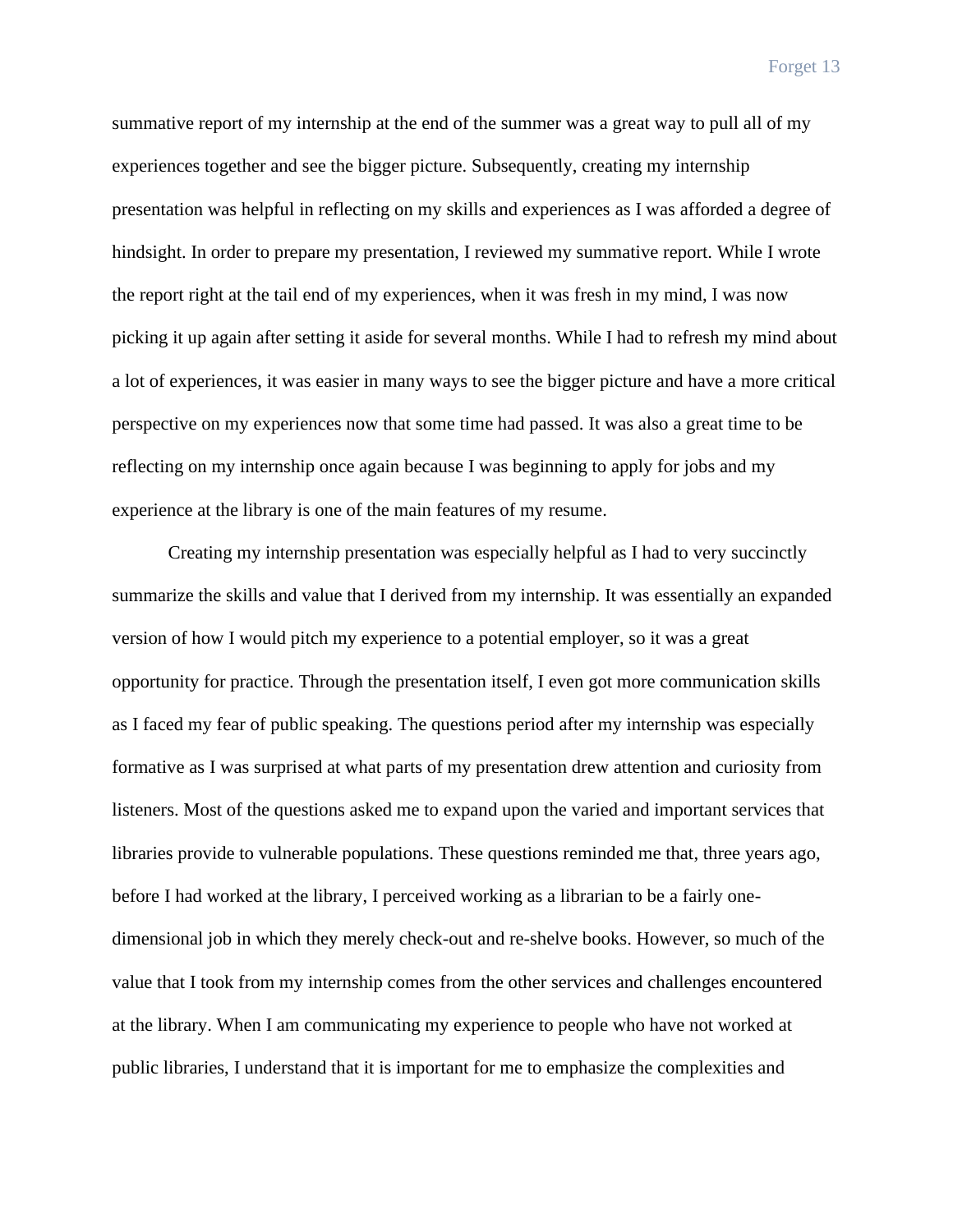breadth of the work that is done there. Luckily, my internship presentation helped me to succinctly enunciate this context in order to ensure that potential employers understand the valuable skills and experiences I gained from this internship.

I can especially appreciate the value of reflecting on the skills and experiences I gained at the library as I am in the process of job hunting and will be marketing my experience at the library to potential employers. While the positions I am currently applying for are mostly related to journalism and content writing, thus differing somewhat from my role at the library, I am now easily able to enunciate how the values derived from this internship are applicable more broadly to new opportunities. My resume reflects the values I was able to enunciate through the creation of my internship presentation. Namely, it highlights the social-media and event-planning experience I gained at the library, as well as the communication, time-management, and problem-solving skills I developed. When tailoring my resume to different positions, I can emphasize different skills or facets of my experience, making it a versatile and valuable section of my history. Though my work at the library is a bit of an outlier from the other experiences on my resume, which primarily include copyediting and writing experience, it rounds out my skills and fills important gaps in my portfolio. Thus, I am confident that it can help me access new opportunities in a variety of career spaces moving forward.

Watching other people's internship presentations was also helpful as they provided blueprints for how to market skills and experiences. I was impressed by the quality of presentations that my peers gave. Though many of us had such different experiences, it was clear that we all gained a lot of value and personal development from them. These internship presentation events are at the core of what is unique about SASAH and what it offers students. Everyone in the program has different majors, skills, and experiences. When we all come